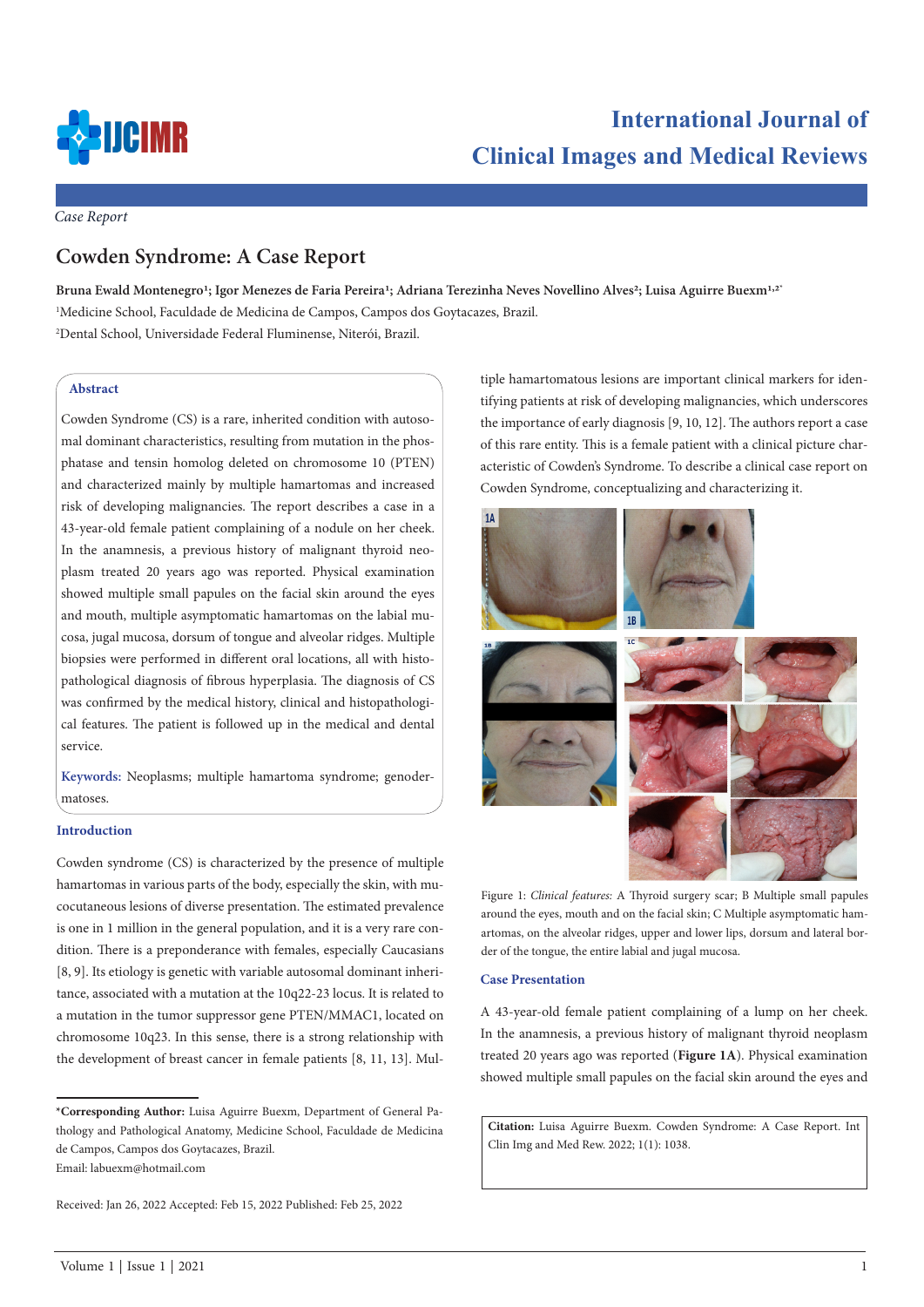mouth, multiple asymptomatic hamartomas on the labial mucosa, jugal mucosa, dorsum of tongue and alveolar ridges (**Figures 1B** and **1C**). Multiple biopsies were performed in different oral locations, all with histopathological diagnosis of fibrous hyperplasia (**Figures 2A** and **2B**). The diagnosis of CS was confirmed by medical history, clinical and histopathological features. The patient is followed up in the medical and dental service.



**Figure 2:** Histopathological characteristics: A Epithelial hyperplasia at the expense of hyperkeratosis and acanthosis. Connective stroma rich in vessels, with mild lymphocytic infiltration, compatible with focal epithelial hyperplasia (Hematoxylin and Eosin); B Epithelium protrudes irregularly through bundles of collagen fibers arranged in different directions, storiform (Masson's Trichrome).

### **Discussion**

Cowden Syndrome is characterized as a rare and severe genetic disorder that affects the skin and other organs and has autosomal dominant penetrance and variable clinical signs and symptoms. However, in the year 2000, the expert body and members of the International Consortium of Diagnostic Criteria for CS (ICC) organized the main features into three categories: Pathognomonic, Major and Minor Criteria [1]. The Pathognomonic Criteria are subdivided into mucocutaneous lesions: facial trichilemmomas, acral keratosis and papillomatous lesions, and adult Lhermitte-Duclos disease. Major Criteria have as a presentation breast cancer; thyroid carcinoma; macrocephaly; endometrial carcinoma. And finally, Minor Criteria can present in the form of other thyroid lesions, oligophrenia, hamartomatous intestinal polyps, fibrous breast disease, lipomas, fibromas, or genitourinary malformations [1, 2, 4]. It is of utmost importance that an adequate diagnosis be made with the presentation of cutaneous findings and existing malignant or benign alterations in other systems and organs, with the mucocutaneous presentation being the most frequent and constant [5]. Moreover, 90% of these patients present some extracutaneous form, and malignant breast and thyroid neoplasms are the most common [6].

Patients with CS should be accompanied by doctors and dentists in the search for mucocutaneous lesions, as well as through blood tests to look for hypo or hyperthyroidism. In addition, it is emphasized the need to look for thyroid nodules and goiters, by means of specific exams. The patient should also be seen by a mastologist and submitted to self-examination and specialized tests. If any involvement in the gastrointestinal tract is identified, the patient should undergo esophagogastroduodenoscopy and colonoscopy for investigation [7]. The patient described in the case presents signs and symptoms that fit the pathognomonic lesion criteria, major and minor criteria. Medical intervention is required for treatment that focuses on improving the aesthetic appearance of the lesions, in addition to active search for associated neoplasms.

## **Conclusions**

Cowden's Syndrome is a condition that predisposes the development of breast and thyroid malignancies, thus early diagnosis is essential. Thus, healthcare professionals should be able to recognize the characteristic mucocutaneous hamartomatous lesions of CS in order to ensure early diagnosis with screening for internal neoplasms. Therefore, the importance of correct diagnosis and the search for occult malignancies is of utmost importance. The management of these associations may increase the survival of patients with Cowden's syndrome and improve their quality of life, guaranteeing a good prognosis.

# **References**

1. Blumenthal GM, Dennis PA. PTEN hamartoma tumor syndromes. Eur J Hum Genet. 2008; 16(11):1289-300. [ PMID: 18781191; PMCID: PMC6939673 DOI: 10.1038/ejhg.2008.162] [Epub 2008 Sep 10].

2. Adam MP, Ardinger HH, Pagon RA, Wallace SE, Bean LJH, Gripp KW, et al. GeneReviews [Internet]. Seattle (WA): University of Washington, Seattle, 1993-2022. [PMID: 20301661].

3. Kendall Adkisson, Dirk M Elston, Katherine H Fiala, Craig A Elmets, Richard P Vinson, Lester F Libow. Cowden Disease (Multiple Hamartoma Syndrome) [Internet]. 2022 Jan 26; Available from: http:// emedicine. medscape.com/article/1093383 overview.

4. Gentry WC Jr, Eskritt NR, Gorlin RJ. Multiple hamartoma syndrome (Cowden disease). Arch Dermatol. 1974; 109(4):521-5. [PMID: 4819107].

5. Solli P, Rossi G, Carbognani P, Spaggiari L, Gabrielli M, Tincani G, Rusca M. Pulmonary abnormalities in Cowden's disease. J Cardiovasc Surg (Torino). 1999; 40(5):753-5. [PMID: 10597017].

6. Guimarães PDB, Branco ADA, Carvalho E, Lima FE, Almeida JR, Santos JBD, et al. Cowden's Syndrome: report of a case. An Bras Dermatol. 2002; 77(6):711-720. [Internet]. 2022 Jan 26; Available from: https://doi.org/10.1590/S0365-05962002000600009.

7. Gammon A, Jasperson K, Champine M. Genetic basis of Cowden syndrome and its implications for clinical practice and risk management. Appl Clin Genet. 2016; 9:83-92. [PMID: 27471403; PMCID: PMC4948690 DOI: 10.2147/TACG.S41947].

8. Al-Daraji WI, Ramsay HM, Ali RB. Storiform collagenoma as a clue for Cowden disease or PTEN hamartoma tumour syndrome. J Clin Pathol. 2007; 60(7):840-2. [PMID: 17513505; PMCID: PMC1995769 DOI: 10.1136/jcp.2005.033621] [Epub 2007 May 18].

9. Ravi Prakash SM, Suma GN, Goel S. Cowden syndrome. Indian J Dent Res. 2010; 21(3):439-42. [PMID: 20930359 DOI: 10.4103/0970- 9290.70803].

10. The University of Texas, MD Anderson Cancer Center. Cowden Syndrome, Patient Education Office. Revised 10/2020. [Internet]. 2022 Jan 26; Available from: https://www.mdanderson.org/patient-educa